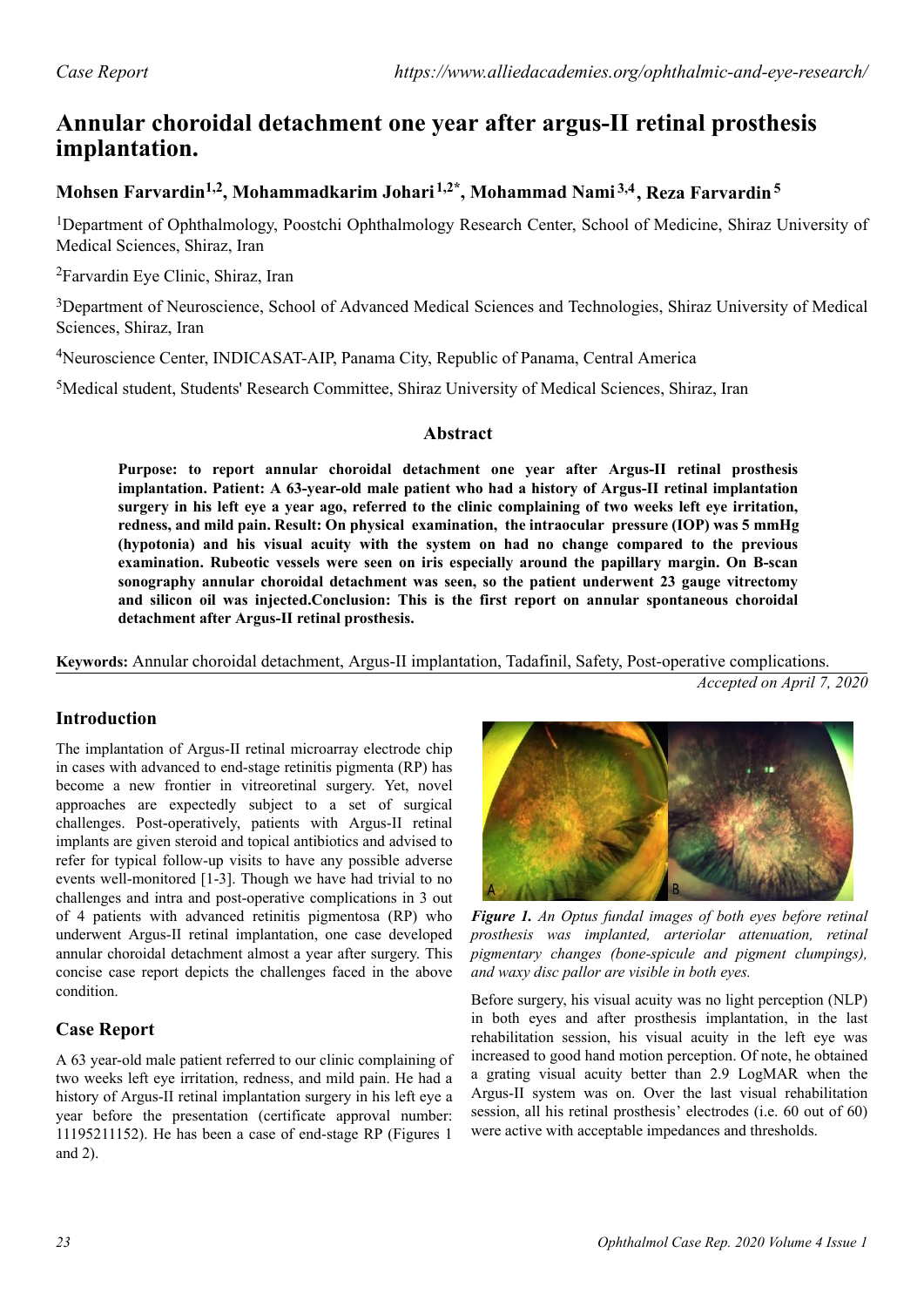*Citation: Farvardin M, Johari MK, Nami M, et al. Annular choroidal detachment one year after argus-II retinal prosthes is implantation. Ophthalmol Case Rep. 2020;4(1):23-25.*



*Figure 2. An Optus fundal image of the left eye after implantation of retinal prosthesis Argus-IIthe prosthesis was placed in proper site an angle.*

Having faced with the new complaint, the patient was precisely examined. On physical examination, the intraocular pressure (IOP) was 5 mmHg (hypotonia) and his visual acuity with the system on had no change compared to the previous examination. The globe was formed and no evidence of laceration or instrument extrusion was noted. The anterior chamber was formed, however, rubeotic vessels were seen on iris especially around the papillary margin. The intraocular lens (IOL) was properly in place. Since the vitreous cavity was full of hemorrhage, retina and prosthesis examination was not feasible (Figure 3). Upon a technical check of the Argus-II functionality, all 60 electrodes were found to be functional with mildly increased thresholds as compared to the previous examination. B-scan sonography was requested revealing annular choroidal detachment (CD) which stopped posteriorly in the margin of a retinal prosthesis. Also, some areas on CD were suspected for concurrent retinal detachment.



*Figure 3. (a): The vitreous cavity was full of haemorrhage hindering the feasibility of retinal and prosthesis examination; (b): Rubeotic vessels were seen upon the iris especially around the pupillary margin.*

The condition was described to the patient. He was debriefed about the urgent need for surgical intervention. The patient underwent 23-gauge three-port deep vitrectomy on the same day. Upon surgery, initially, three ports were placed then the vitreous cavity was cleaned (with no observable RD) and barrier laser therapy was done over the whole retina posteriorly to the margin of a retinal prosthesis having avoided any damage to the micro-array electrode ship then the air-fluid exchange was done and Finally, the vitreous cavity was filled with silicon oil (5700) and intravitreal bevacizumab (1.25 mg) was injected. One day postoperatively, the anterior chamber

was formed while a droplet of silicon oil was observed in the anterior chamber. The IOL was properly in place, the retinal prosthesis was perfectly visible and CD was decreased. Topical and systemic steroids, as well as topical antibiotics, were prescribed and tapered-off over a month.

One month after the operation, the IOP was 13 mmHg.His visual acuity remained stable and the silicon droplet was observed in the anterior chamber. The rubeotic vessels regressed and 180 degrees temporal peripheral anterior synechia (PAS) was observed. Also, the retinal prosthesis was easily visible. Though the CD was decreased, it failed to fully disappear (Figure 4).



*Figure 4. (a): An optus fundal image of left eye 30 days postoperatively showing retinal prosthesis proper placement and position as well as decreased choroidal detachment; (b): Rubeotic vessels were regressed, while a 180-degree temporal Peripheral Anterior Synechia (PAS) was observed.*

#### **Discussion and Conclusion**

This is, to the best of our knowledge, the first report on annular spontaneous choroidal detachment after Argus-II retinal prosthesis implantation. The Argus-II retinal prosthesis (Second Sight Medical Products, Sylmar, CA, USA) is an epiretinal prosthesis approved for implantation in the patients with advanced retinitis pigmentosa [4-6]. Five-year longitudinal results of the Argus-II trials have revealed the long-term safety of the implanted device in patients with RP. A review of 30 eyes undergoing Argus-II implantation reported no related significant adverse effect in 60% of patients (18/30) [6]. Meanwhile, conjunctival erosion, hypotony, conjunctival dehiscence, presumed endophthalmitis, need for re-tacking and rhegmatogenous retinal detachment have been reported in some studies [6]. An important point in the case reported here was the history of sildenafil use for erectile dysfunction before complication. In a review of literature, there are some cases of choroidal congestion and intraocular hemorrhage following the use of phosphodiesterase inhibitors such as sildenafil and tadalafil. This has been correlated with the vasodilatory effect of such drugs on ocular vessels [7-10]. Likewise, there has been a report on tadalafil-induced subretinal and choroidal haemorrhage in a patient with unsuspected choroidal melanoma [11]. In our case, there was neither a history of trauma before complication nor any evidence favoring melanoma in ocular sonography. Our patient is stable at this time and we plan to pursue a close follow-up on his condition.